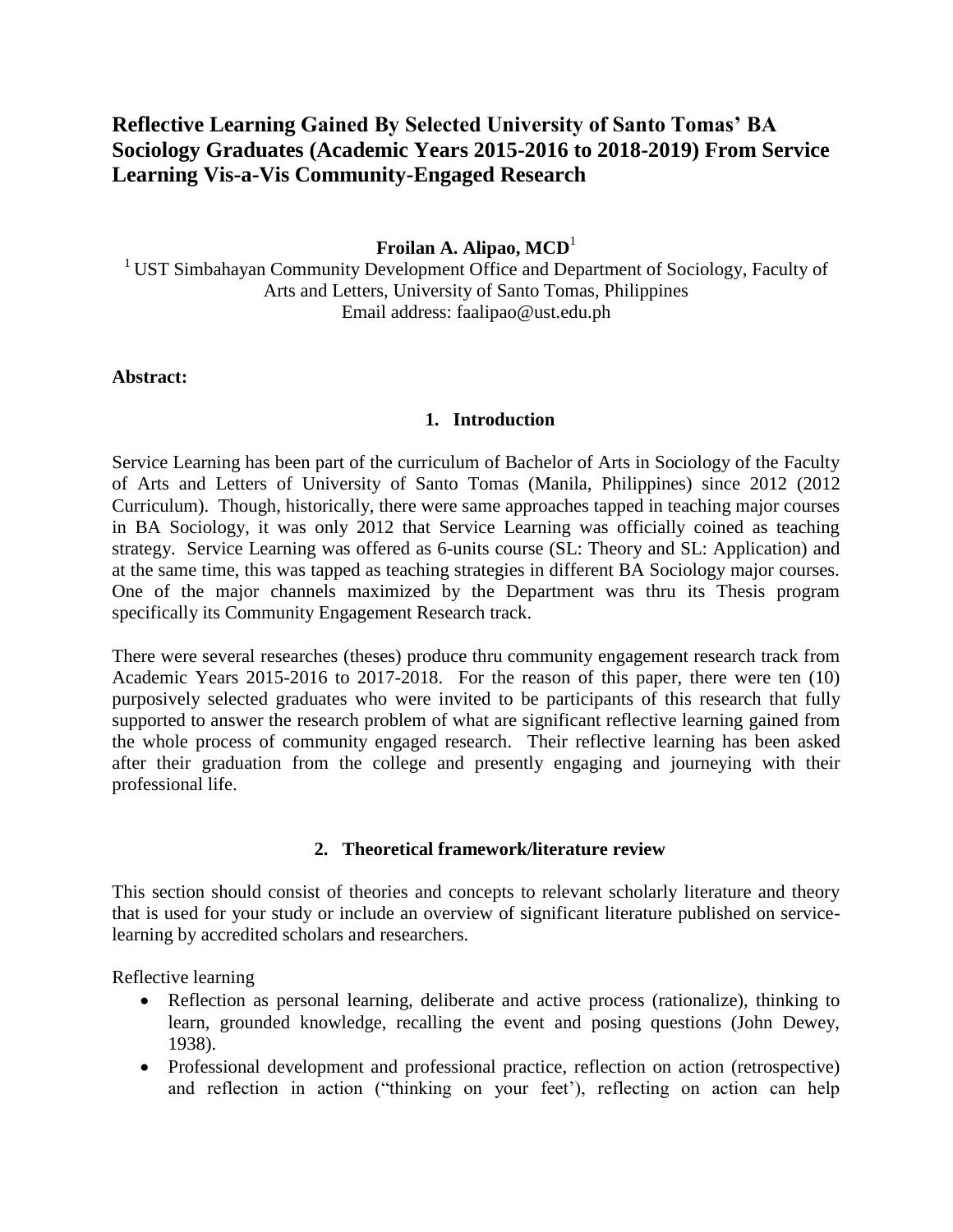practitioners to build upon previous experiences and scenarios (Smith, M. K.,  $2001\&$ 2011 on Schon).

- Experiential learning, created a learning cycle, Concrete experience (something happened?)/Reflective observation (what happened?)/Abstract conceptualization (So what?)/Active participation (What now?) (McLeod, 2017 on Kolb and Fry (1975). Pedler, Burgoyne and Boydell (2001)).
- Inclusion of emotions to reflection and learning like fear, panic hesitation, calm or elation (Boud, Keogh and Walker, 1985).

Community engaged research

 As an alternative and countervailing practice to traditional research and can be directly translated to improve community or target group"s situation. It is framework or approach of conducting research, not methodology in and of itself. It has characterized by distinct principles of partnership in development, cooperation, and negotiation and commitment of addressing local issues. It gives importance on/in relationships between researcher/s and communities. The engagement of researcher and the community reflects in the different stages or processes of research (Community Engaged Research Toolbox.pdf).

## Service Learning

There are varieties of service-learning definitions but it boils down to the philosophy of service and learning that exists in experiences, reflections and community engagement within the partnership involving partner communities. Service-learning integrates the structured opportunities for faculty, students and partner communities to reflect on their interactions and activities in the light of both educational and community objectives. It is a balance of service and learning output from the process partnership. It also serves as pedagogical approaches in integrating academic service learning and community service.

Aside from the theories and concepts developed and introduced by the reflective theorists (Dewey, Schon, Kolb and Fry, Boud et. al.), critical theories (Freire, 1971; Shor, 1987 as mentioned by Flecky, n.d.) and feminist pedagogy (Brown, 2001; Deans, 1999; Weiler, 1991 as mentioned by Flecky, n.d.) also contributed to the development of service-learning as a means for political, dialectical, critic of social system, power relations between priviledge and poor and empowered societal engagement. This is where community-based and participatory action research developed advocacies and programs as means of facilitating greater voices of the poor and communities (Flecky, n.d.).

**Key Words:** Reflective learning, community engaged research, service learning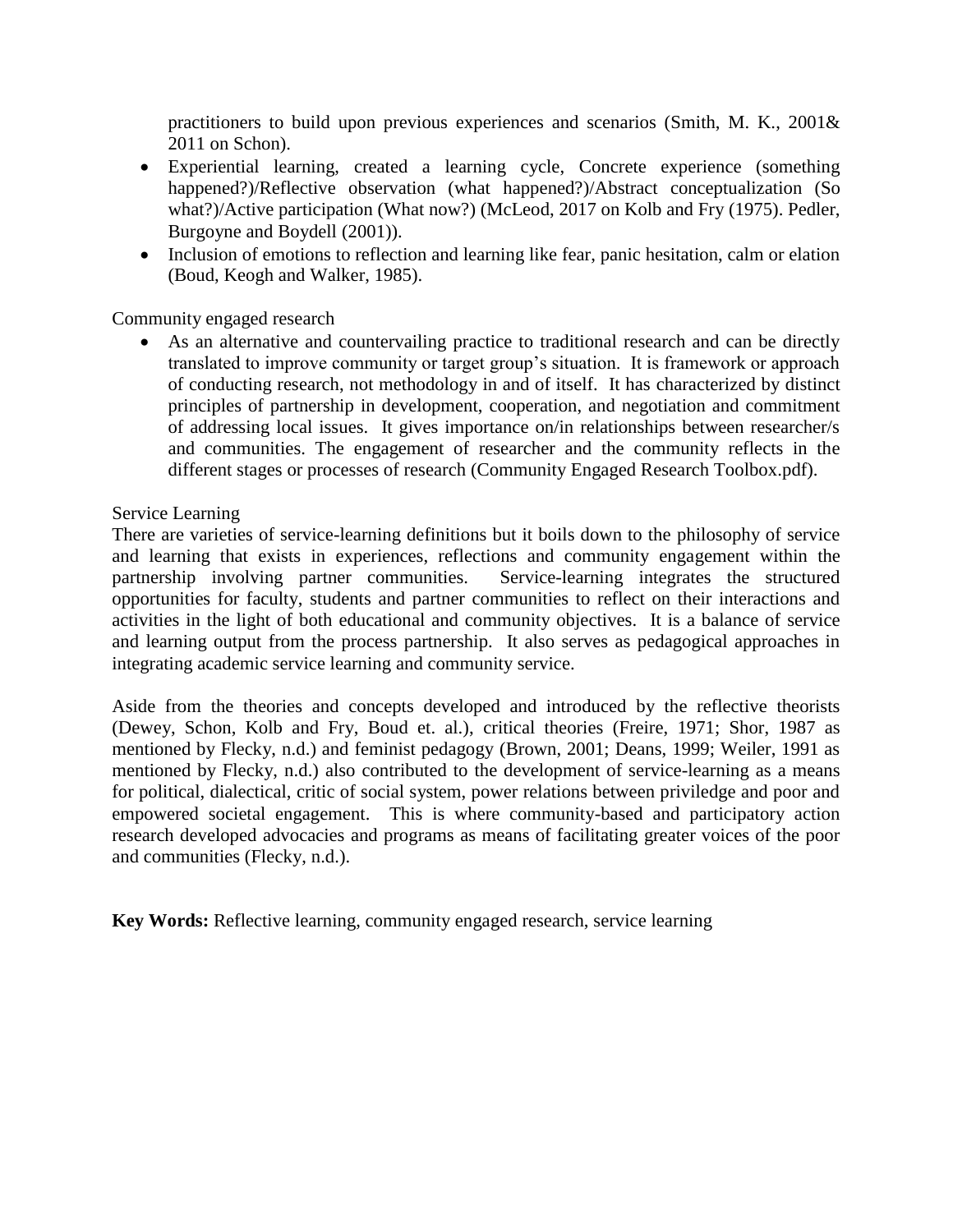#### **3. Methods/analysis**

The research design is descriptive because in general it tried to answer the reflective learning gained from the process of community engage research by the selected ten (10) graduates of BA Sociology from Academic Years 2015-2016 to 2017-2018. Research participants answered and reflected on the guide for reflective learning gained in the process of community engaged research. The results were analyzed thru thematic analysis in each step of community engaged research. At the end, a whole picture of the reflective learning was developed.

## **4. Results and Discussion**

### **Key Results**

The result will be presented through before, during and after the research as experienced by the ten research participants.

Before the research proper, participants are convinced and interested with community engaged research track despite of some differences in motivations in doing research. They all considered the participation of the community in the research and its support for the development of the community. They also relied on the guidance of the adviser. With clear orientation and dialogue with their adviser, they all went to their target partner community and possible research participants and started for initial discussion and leveling-off on the situation of the community and organization. They all earned the consent of the target communities.

When they got clear communities and organizations' issues and concerns, they started to organize related literature and studies as part of the formulation of research proposal. These help the researchers and participants to be clearer with their direction. But still, student researchers as undergraduate students, there were feelings of fear, doubts and uncertainties. Research was a new experience for them during those college days.

When the student researchers started in the research, they always relied with the process of consulting the people and communities. Deeper acquaintance, proper consultations and approval of the communities were basic applied principles and processes of community engaged research. With these, research participants were clearly identified and research arguments and research tools were formulated jointly by the student researchers and community research participants. Even the research method was clearly presented and got the consensus of their respective communities. Despite of tedious research data gathering, most of the community research participants participated well.

In the aspect of the data analysis, there were student researchers who were not able to conduct in a participatory and consultative process due to time constraint and other concerns of the student researchers as regular student in the university. All student researchers followed their commitment by giving back the result of the community engaged researches to the communities in certain opportunities. Partner communities maximized the results of their researches in their respective community development plan.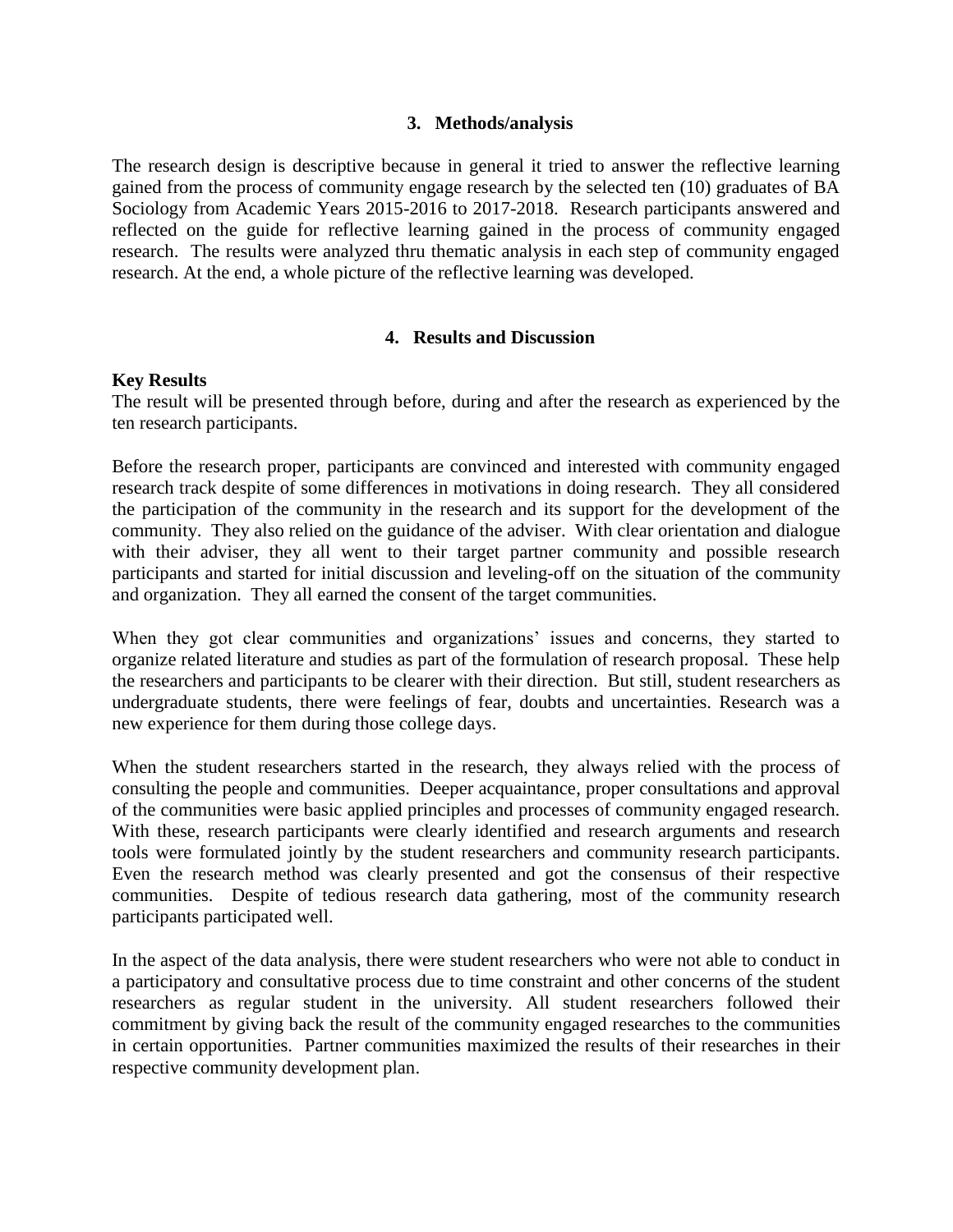After graduation, this research became a venue to look for another level of reflective learning gained from the processes. The research asked the research participants in terms of the reflective learning in three aspects: Head, Heart and, Habit.

In terms of Head:

- Realizations on the importance of an effective community engaged research to facilitate the development of the communities and organizations; and
- Appreciated the technical aspects of the community engaged research especially the methodologies and processes.

In terms of Heart:

- Deeper understanding on the local/indigenous capacities and knowledge of the communities given that they are directly experiencing the different issues and concerns in the community; and
- Empowerment was experienced and realized both by the communities and the student researchers.

In terms of Habit:

- The output and process of community engaged research had taught the student researchers to be sensitive to the situation of others, communities and society at large;
- Built-up consciousness, strengthen conscience and stronger solidarity work for the poor and powerless. Environment concerns strengthen; and
- Always conscious with the Sociological Imagination.

In general, there were reflective learning list down:

- Continue to learn and live the process of community engagement in many research agenda/topics/problems; and
- Sharpen the knowledge, skills and values in research;
- Widen the participation of communities; and
- Fully recognize the capacities of the communities.

## **Discussion**

The results prove the reflective learning of the research participants by laying down their direct and personal encounter in the community engaged research. They rationalize the importance, substance and processes of community engaged research. They have fully shared their "reflection in action" (thinking on your feet) and "reflection on action (retrospective). Through their community engaged research, they totally experienced the "something happened" and observed "what happened." Through this research, research participants made an abstraction from what happened ("so what?") and lead them into different social engagement after their college graduation. It was right that emotions like fear and hesitation was felt before and during the community engaged process. But it was overcome.

Their community engaged research is a concrete form and strategy of service learning because it really addressed both the educational and community objectives.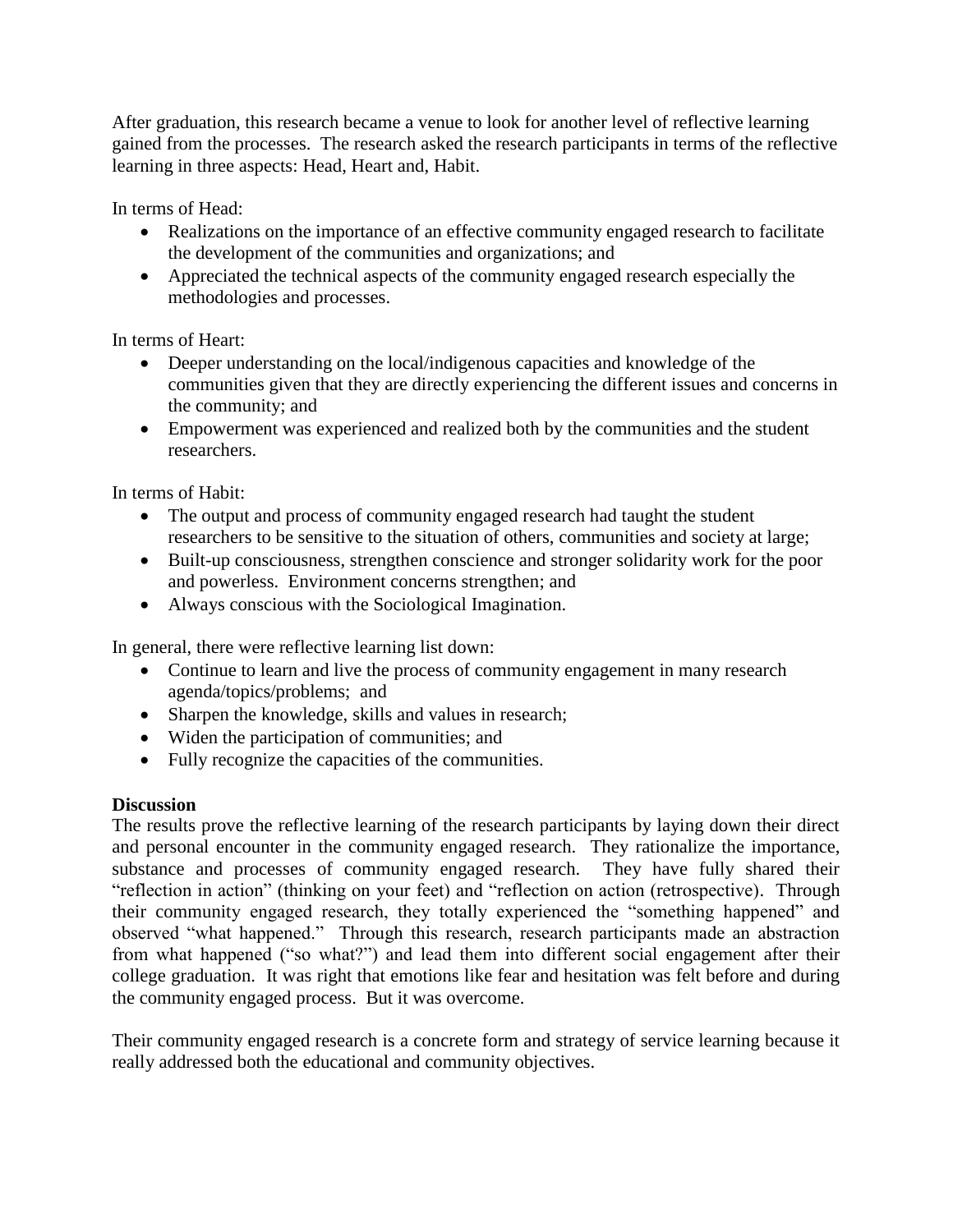This research was able to answer and lay down the reflective learning of the research participants. Service learning is applicable and can really be expressed and measured through community engaged research. Thus, this research achieved its objective to lay down the reflective learning of the student researchers.

## **5. Conclusions and contributions to theory and practice**

The experience and process of community engaged has proved to be a good means to create reflective learning. It balanced the educational objectives and community objectives. Therefore, community engaged research engagement is a powerful means and process of/for service learning. Theories and concepts on reflective learning and service leaning facilitated this research and also the research participants to sense the dynamics of serving, learning, reflecting and responding to the call of the communities and society at large.

**Keywords**: Reflective learning, community engaged research, service learning

**References**: no more than 10 references.

Flecky, C. (n.d.). *Foundations of Service Learning.* Retrieved from [http://samples.jbpub.com/9780763759582/59582\\_CH01\\_FINAL.pdf.](http://samples.jbpub.com/9780763759582/59582_CH01_FINAL.pdf) Retrieved: March 13, 2019.

McLeod, S. A. (2017, Oct 24). *Kolb - learning styles*. Retrieved from <https://www.simplypsychology.org/learning-kolb.html>

Smith, M. K. (2001, 2011). "Donald Schön: learning, reflection and change", *the encyclopedia of informal education.* [www.infed.org/thinkers/et-schon.htm.](http://www.infed.org/thinkers/et-schon.htm) Retrieved: March 13, 2019.

Boud, D., Keogh, R., Walke, D. (eds.). Reflection: Turning Experience into Learning. Routledge: London and New York, 1985.

Community Engaged Research Tool. Retrieved from https://www.scripps.edu/\_files/pdfs/science-medicine/translational-institute/communityengagement/training-and-tools/Community\_Engaged\_Research\_Toolbox.pdf